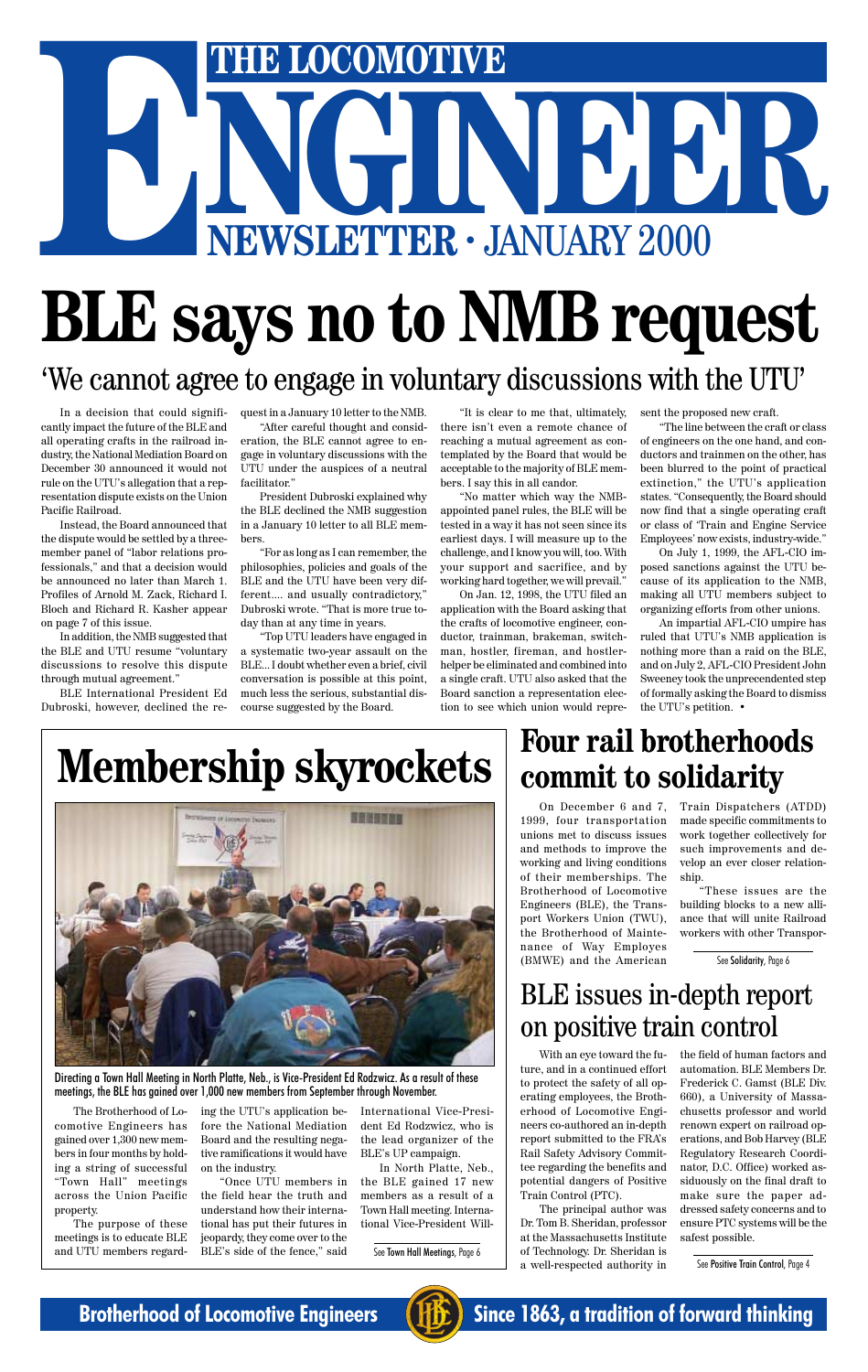### **LEGISLATIVE UPDATE**

Brother Norm Hendrickson, Pennsylvania State Legislative Board Chairman, and members of the BLE Pennsylvania State Legislative Board, have been successful in having legislation introduced in the Pennsylvania legislature that would prohibit railroads from operating locomotives in the reverse position. Currently, there are 22 cosponsors to House Bill 2060 and Brother Hendrickson reports that this bill is expected to pass.

State Representative Veon (D) introduced the legislation citing an article in the May 1998 issue of The Locomotive Engineer Newsletter which stated operating locomotives in reverse contributed to a fatal collision in Indiana that year. •

### Legislation would stop locomotives from operating in reverse

### Staff changes at FRA

Several senior staff positions have changed at the Federal Railroad Administration recently. Deputy Administrator Don Itzkoff left the agency to join a Washington, DC law firm. Jim McQueen, Associate Administrator for Railroad Development, left the FRA to become a consultant. Norma Krayem, Senior Advisor to Administrator Molitoris, left to become Deputy Chief of Staff in the DOT Secretary's office.

The BLE is supporting Jack Wells for the FRA Deputy Administrator's position. Wells is currently senior staff to Congressman Oberstar (D-MN) on the House Transportation & Infrastructure Committee. •

### BLE, Steelworkers protest use of nonunion rails by BART

Brother Tim Smith, California State Legislative Board Chairman, advises that the San Francisco County Board of Supervisors adopted a resolution urging Bay Area Rapid Transit (BART) to stop buying rails manufactured by Oregon Steel, citing serious quality problems because of inexperienced, nonunion replacement workers. (Oregon Steel was formerly known as Colorado Fuel & Iron, Pueblo, Colo. They changed their name to allow it to break their contracts with the union.)

BART is currently using Oregon Steel rails on an expansion project. The Colorado Company illegally replaced 1,100 Steelworkers in 1997. The NLRB has charged the company with more than 100 violations of labor law and OSHA has levied fines for 61 health and safety violations. This company is on the AFL-CIO's "Do Not Buy" list.

We extend our appreciation and thanks to these Brothers for all of their hard work on this project.  $\bullet$ 

Earlier this year, BLE informed the Steelworkers that we totally support their strike and that we would urge our members in the Omaha area to join in their protest at UPRR's headquarters against UP's purchase of steel rails from Oregon Steel. •

### Two-person crew law upheld in Wisconsin

The U.S. Court of Appeals for the 7th Circuit found that Wisconsin's twoperson crew law is preempted for two types of rail operations — hostling and helper operations — because of FRA regulation of these areas.

However, the Appeals Court did not change the central finding that the Wisconsin two-person crew requirement is not federally preempted for over-theroad operations because FRA has not acted with regard to this area. •

At the request of the FRA, the Switching Operations Fatalities Analysis (SOFA) Working Group was formed in February 1998 to review recent fatal incidents and to develop recommendations for reducing fatalities in switching operations.

The Working Group developed a codified database of standardized information from the information contained in files of 76 FRA fatal accident cases which occurred between January

1992 and July 1998.

Following its review, the Working Group found that the occurrence of fatalities in switching yards has not decreased over the period under investigation and remains a serious problem. Fatalities are not often the result of a single precipitating cause but instead, are usually the result of three or four contributing factors. Review of the data led to five recommendations for safety of switching operations.

1. Extra precaution when fouling track or equipment, adjusting knuckles or drawbars or applying or removing an EOT device.

2. Extra precaution when two or more crews simultaneously perform work in the same yard or industry tracks.

3. Job safety briefings at the beginning of each tour of duty, and additionally as required.

### SOFA Working Group studies switching operations, safety

4. Extra precaution when using radio communication and hand signals to control train or engine movements. (A combination of radio and hand signals is prohibited).

5. Special attention for crew members with less than one year of service.

The Working Group included representatives from the FRA, AAR, ASLRRA, BLE and UTU. Representing BLE were Brothers George Last, SLBC-CO; Tom Perkovich, SLBC-MN; and Raymond Holmes, SLBC-TX.

A \$7 million FRA contract was awarded to Bombardier, Inc. to develop a locomotive that can travel at high speeds without the need for costly electrification of rail lines. The locomotive will use a gas turbine engine connected to a generator to deliver power to four independent motors, which will propel the train up to 150 mph.

The prototype, scheduled for delivery in one year, would be designed initially for passenger service. •

### Bombardier develops high-speed locomotive

Now there are three rail safety bills pending before Congress: H.R. 2450, introduced by Congressman Oberstar (D-MN) (reviewed in the June/July 1999 issue of the Newsletter); H.R. 2638/ S.1496, the Administration's bill; and H.R. 2666, rail labor's safety bill.

The Administration's bill (H.R. 2638/S. 1496) will reinstate rail safety user fees; expand Hours of Service Act coverage to signal contractor employees and employees engaged in dual service; increase the amount of punitive damages; expand employee "whistleblower" protections; allow FRA to monitor radio communications; and require Class I and II railroads to file fatigue management plans with FRA (and would require Class III's to file fatigue management plans with FRA if they operate on Class I tracks). In addition, the bill would promote a "1-800" notification system for grade crossing problems, develop suggested model state laws regarding grade crossing signal violations, and mandate reporting and updates to FRA's national grade crossing inventory.

Rail labor's safety bill (H.R. 2666), introduced by Congressmen Shows (D-MS) and Lampson (D-TX), will require FRA certification of carmen, conductors, dispatchers, locomotive engineers, power directors and trainmen. The bill expands Hours of Service Act coverage to signal contractor employees, employees engaged in dual service and power directors; expand employee "whistleblower" protection; require fatigue management plans approved by FRA for Class I and II railroads; allows FRA monitoring of radio communications, etc.

Corrected Statement of Ownership, Management and Circulation (Required by 39 U.S.C. 3685) 1. Publication title: the Locomotive Engineer newsletter. 2. Publication<br>number: 0002-987.3. Filing date: October 18, 1999. 4. Issue offices of publisher: Brotherhood of Locomotive Engineers, 1370 Ontario Street, Mezzanine Level, Cleveland, OH 44113-1702. 9. Full names and complete mailing addresses of publisher, editor and managing editor: Publisher, Edward Dubroski, International President, Brotherhood of Locomotive Engineers, 1370 Ontario Street, Mezzanine Level,<br>Cleveland, OH 44113-1702; Editor, John Bentley Jr., Cleveland, OH 44113-1702; Managing Editor, Same as editor above. 10. Owner (If the publication is owned by a corporation, give the name and address of the corporation immediately followed by the names and addresses of all stockholders owning or holding 1 percent or more of the total amount of stock. If not owned by a corporation, give the<br>names and addresses of the individual owners. If the publication is published by a nonprofit organization, give its name and address.) Full Name: Brotherhood of Locomotive Engineers, 1370 Ontario Street, Mezzanine Level,<br>Cleveland, OH 44113-1702. 11. Known bondholders, m 14. Issue date for circulation data below: September 1999. 15. Average no. copies each issue during preceding 12 months: (A) Total no. copies (net press run): 54,567. (B1)<br>Paid / requested outside-country mail subscription counter sales, and other non-USPS distribution: 0. (B4) Other classes mailed through the USPS: 706. (C) Total paid and/or requested circulation: 52,770. (D) Free distribution by mail, outside-country as stated on Form 3541, in-country as stated on Form 3541, other classes mailed through the USPS: 350. (E) Free distribution outside the mail: 250. (F) Total free distribution: 600. (G) Total distribution: 53,370. (H) Copies not distributed: 1,197. (I) Total: 54,567. (J) Percent paid and/or requested circulation: 98.88. No. Copies of Single Issue Published Nearest to Filing Date: (A) Total no. copies (net press run): 55,000. (B1) Paid / requested outside-country mail subscriptions stated on form<br>3541: 51952. (B2) Paid in-country subscriptions misleading information on this form or who omits material or information on the form may be subject to criminal sanctions (including fines and imprisonment) and/or civil sanctions (including civil penalties). John Bentley Jr., October 18, 1999.

At this time, no hearings have been scheduled on any of the three pending rail safety bills. •

### Three rail safety bills currently pending before Congress

The Federal Highway Administration has issued regulations requiring sanctions and penalties for commercial vehicle drivers who are convicted of violating laws or regulations pertaining to railroad-highway grade crossings. Effective October 4, 1999, the new regulation specifically covers convictions for six types of offenses, including failure to slow down, stop, check for clear track, and obey traffic control devices

Brother Norm Hendrickson, Pennsylvania State Legislative Board Chairman, reports that Pennsylvania's Transportation Secretary will release \$7 million to help finance 51-rail freight improvement projects, which will help create more than 1,600 new jobs. This funding will be used for construction, maintenance, repair and rehabilitation of rail lines, sidings and grade crossings. •

### Pennsylvania to spend \$7 million on railroad improvement projects

### Commercial truck drivers face tougher standards from FHWA

### New engineer certification regs effective January 7

The final rule regarding new certification regulations for locomotive engineers was published on November 5, 1999, and is the first comprehensive revision of the locomotive engineer safety regulations since they became effective in 1992.

The new rule amends the disqualification periods and provides increased opportunities for remedial training for less serious violations. It also addresses new technology by setting minimum safety standards for the operation of vehicles that may be used in lieu of traditional locomotives.

The new rule became effective January 7, and copies can be obtained from the BLE's website, or by calling, writing or e-mailing the BLE Washing-

ton D.C. Office.

The Washington Office's phone number is (202) 34707936 and their email address <bledc@aol.com>. Their mailing address is: 10 G Street NE, Suite 480, Washington, DC 20002. •

or law enforcement officials. Also included is crossing without having sufficient undercarriage clearance or sufficient space on the other side to clear the track without stopping.

The regulation applies whether the offense involves federal, state or local laws or regulations regarding railroadhighway operations. Truck drivers will lose their commercial driver's license for at least 60 days if they violate any one of the six offenses. Penalties increase to an automatic one-year revocation after the third offense within three years.

These new regulations are in response to the March 1999 accident involving Amtrak and a tractor-trailer that killed 12 people. •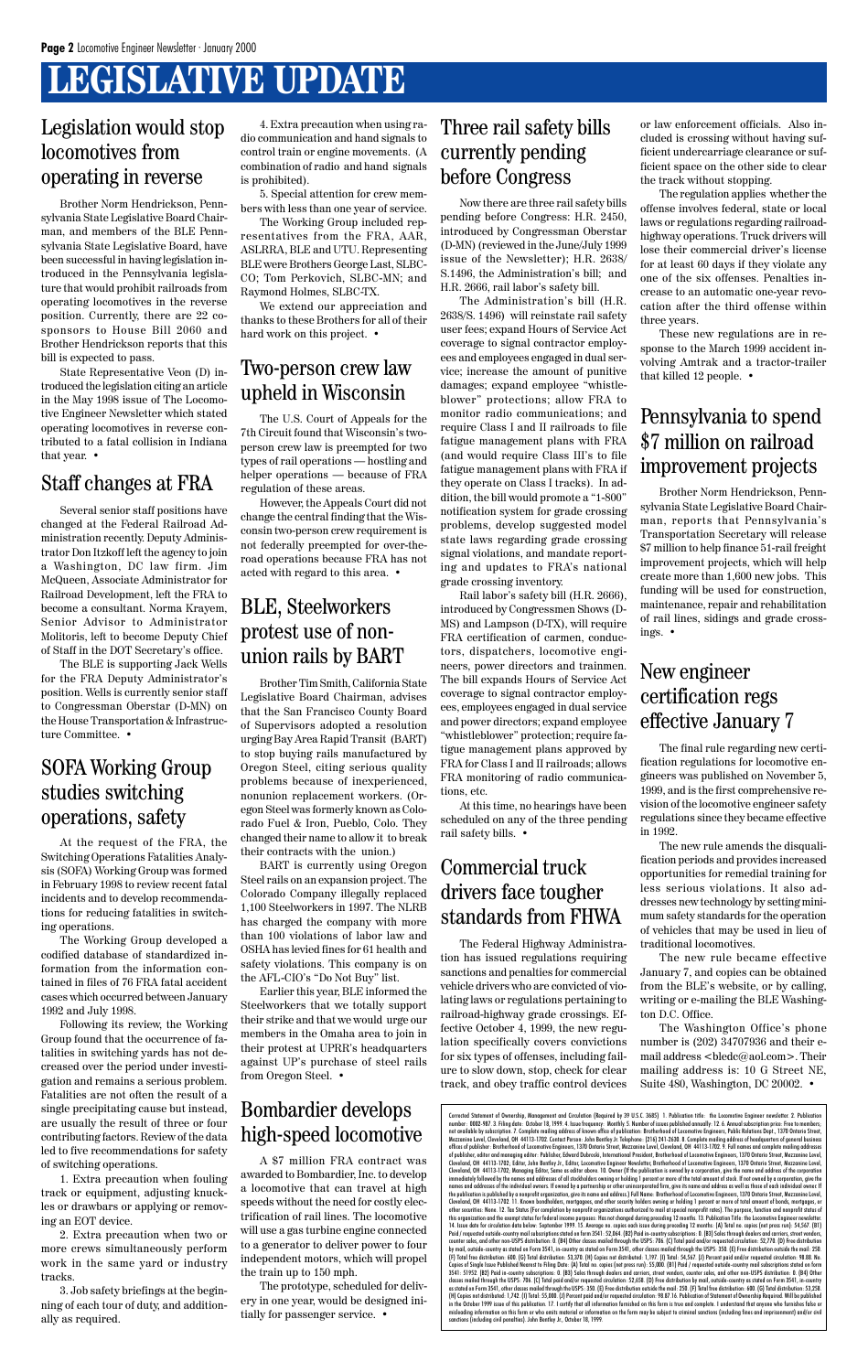MONT-ST-HILAIRE, Que. — Investigators are trying to determine the cause of a fiery crash of two Canadian National freight trains on December 30, 1999 in Mont-St.- Hilaire, Quebec. Two railroad workers were killed, including BLE member Yvan Theriault. Also killed was Conductor Paul Davis.

Brother Theriault, 47, was a member of BLE Division 558 (Charny, Quebec). He joined the BLE on September 1, 1977. He leaves behind a wife, Andree, a son Frederic and a daughter Caroline.

Funeral services were held on Saturday, January 8, at St. Nicolas, Quebec.

Theriault's and Davis' train collided with another one, setting off explosions and a fiery blaze that forced 700 people from their homes.

The fire ball sent flames shooting more than 50 metres into the air and lit up the night sky.

Clouds of black smoke spewed from the blaze carrying a charred smell for kilometres. "The fire was so huge that my men couldn't get within 500 feet (150 metres)," said Gilles Dubuc, head of public security for the town.

Despite the loss of the two men, it could have been worse.

"Thank God it didn't happen within the city limits. It would have been a catastrophe and we would have had to evacuate half of the city because the railroad goes through the city."

About 13,000 people live in the community.

The two trains were travelling in opposite directions on different tracks when they met in Mont-St-Hilaire, about 50 kilometres east of Montreal. CN officials can't say what happened but they suspect one of the trains derailed and tipped over on to the other.

One man who was evacuated said he saw "a mushroom cloud in the sky. The windows in my home shook."

Mario Masse, who lives about a kilometre from the accident site, said he could feel the heat from the fire on his cheeks.

"There were three explosions and with the third explosion, we were at the window, and we could feel the heat on our faces," Masse said. "The power went out for about three or four seconds," in his home with the collision.

"We heard what sounded like a derailment or a collision. Then we saw the flames shooting out of the trains."

The same tracks are used by VIA Rail for its passenger trains between Montreal and Quebec City. •

BUCKEYE, Iowa — BLE member R.A. Oertwig was killed, and two others were injured, when a Union Pacific freight train struck a tractor pulling a manure trailer tank November 6, 1999, in rural Hardin County, Iowa.

The train's engineer, Randy Oertwig, 48, of West Des Moines, died in the accident. Oertwig was member of BLE Division 778 (Des Moines) and a 21-year employee of Union Pacific Railroad.

The accident happened about 1 mile northeast of Buckeye at 4:14 p.m., said Hardin County Sheriff's officials. Twenty-two of the freight train's 50 cars and two locomotives derailed in the crash.

"As far as I know, the investigation is finished," said Mark Davis, spokesman for Union Pacific Railroad in Omaha. "We know the driver of the tractor failed to yield to the train."

Richard Merical, 51, the train's conductor, sustained a severe injury to one of his hands and

«␣ Dieu merci, ce n'est pas arrivé dans les limites de la ville. Ça aurait pu être une catastrophe et nous aurions dû évacuer la moitié de la ville parce que la voie traverse la ville. »

The driver of the tractor, Brian King, 23, of Hampton, was taken to Ellsworth Municipal Hospital in Iowa Falls.

Un homme qui a été évacué a dit qu'il a vu «␣ un nuage en champignon dans le ciel. Les fenêtres de ma maison ont tremblé. »

Iowa State Patrol officials said King's tractor failed to yield to the train as it tried to cross the tracks at the intersection of 180th Street and G Avenue.

Two locomotives and 50 cars were on their way from Minneapolis to Des Moines, said Mark Davis, spokesman for Union Pacific Railroad in Omaha.

numerous facial lacerations. Merical was taken to Mercy Medical Center in Des Moines, where he was listed in fair condition on November 7. east and one mile north of the town. "The intersection was an accident waiting to happen," she said. "It's a very bad intersection."

> Waterloo's Hazardous Materials unit was called to the accident because about 5,000 gallons of diesel fuel spilled from the train's wreckage. The liquid manure being transported soaked into the ground and is not a hazard to the area, Phillips said.

Liz Gilbert, who lives about three miles east of Buckeye, said the accident happened at the intersection of 180th Street and G Avenue, about a half-mile

Eyewitnesses said the accident occurred near the Heartland Pork Enterprises hog confinement operation. Calls to the plant were not answered.

Gilbert said dust raised by Heartland Pork Enterprises' manure trailers as they drive down 180th Street and other gravel roads in the area makes vision difficult.

"You drive down the road, and you cannot see anything coming but dust," Gilbert said.

Train accidents are nothing new to Buckeye, a town of about 105 people 50 miles west of Waterloo. In 1994, two train accidents in one week killed three people, forcing the city to close Ellsworth Avenue where it crosses the train tracks.

### IN THE LINE OF DUTY **Yvan Theriault**

### IN THE LINE OF DUTY **R.A. Oertwig**

MONT ST-HILAIRE, Québec — Les enquêteurs essaient de trouver la cause d'une collision extrêmement violente de deux trains marchandises du Canadien National le 30 décembre 1999 au Mont St-Hilaire, Québec. Les deux travailleurs du chemin de fer ont été tués, incluant le membre de la FIL Yvan Thériault. Le chef de train Paul Davis est aussi décédé lors de la collision.

Le Confrère Thériault, 47 ans, était un membre de la FIL, Division 558 (Charny, Québec). Il a joint la FIL le 1er septembre 1977. Il laisse dans le deuil son épouse Andrée, son fils Frédéric et sa fille Caroline.

Le service funèbre a eu lieu le samedi 8 janvier à St-Nicolas, Québec.

Le train, dans lequel Thériault et Davis travaillaient, est entré en collision avec un autre train, engendrant des explosions et des flammes impressionnantes qui ont forcé 700 personnes à évacuer leurs maisons.

La boule de feu a envoyé des flammes à plus de 50 mètres dans les airs et a illuminé le ciel nocturne. Des nuages de fumée noire ont jailli du brasier emportant une odeur de brûlé sur des kilomètres à la ronde. «␣ Le feu était si gros que mes hommes n'ont pu s'approcher à plus de 500 pieds (150 mètres), » a dit Gilles Dubuc, chef de la sécurité publique de la ville.

Nonobstant la perte des deux hommes, cet accident aurait pu être pire.

Environ 13 000 personnes demeurent dans la communauté.

Les deux trains voyageaient dans des directions opposées sur différentes voies lorsqu'ils se sont rencontrés à Mont St-Hilaire, environ 50 kilomètres est de Montréal. Les officiers du CN ne peuvent dire ce qui s'est passé mais ils soupçonnent le

#### déraillement d'un des trains qui se serait renversé sur l'autre.

Mario Masse, qui vit à environ un kilomètre du site de l'accident, a dit qu'il pouvait sentir la chaleur du feu sur ses joues.

«␣ Il y a eu trois e xplosions et à la troisième explosion, nous étions à la fenêtre et pouvions sentir la chaleur sur nos visages, » a dit Masse. «␣ L'électricité a été interrompue pour environ trois ou quatre secondes,␣ » dans sa maison au moment de la collision.

«␣ Nous avons entendu ce qui semblait être un déraillement ou une collision. Ensuite nous avons vu les flammes qui sortaient des trains.␣ »

Les mêmes voies sont utilisées par VIA Rail pour ses trains voyageurs entre Montréal et Québec. •

### MORT DANS L'EXERCICE DE SES FONCTIONS **Yvan Thériault**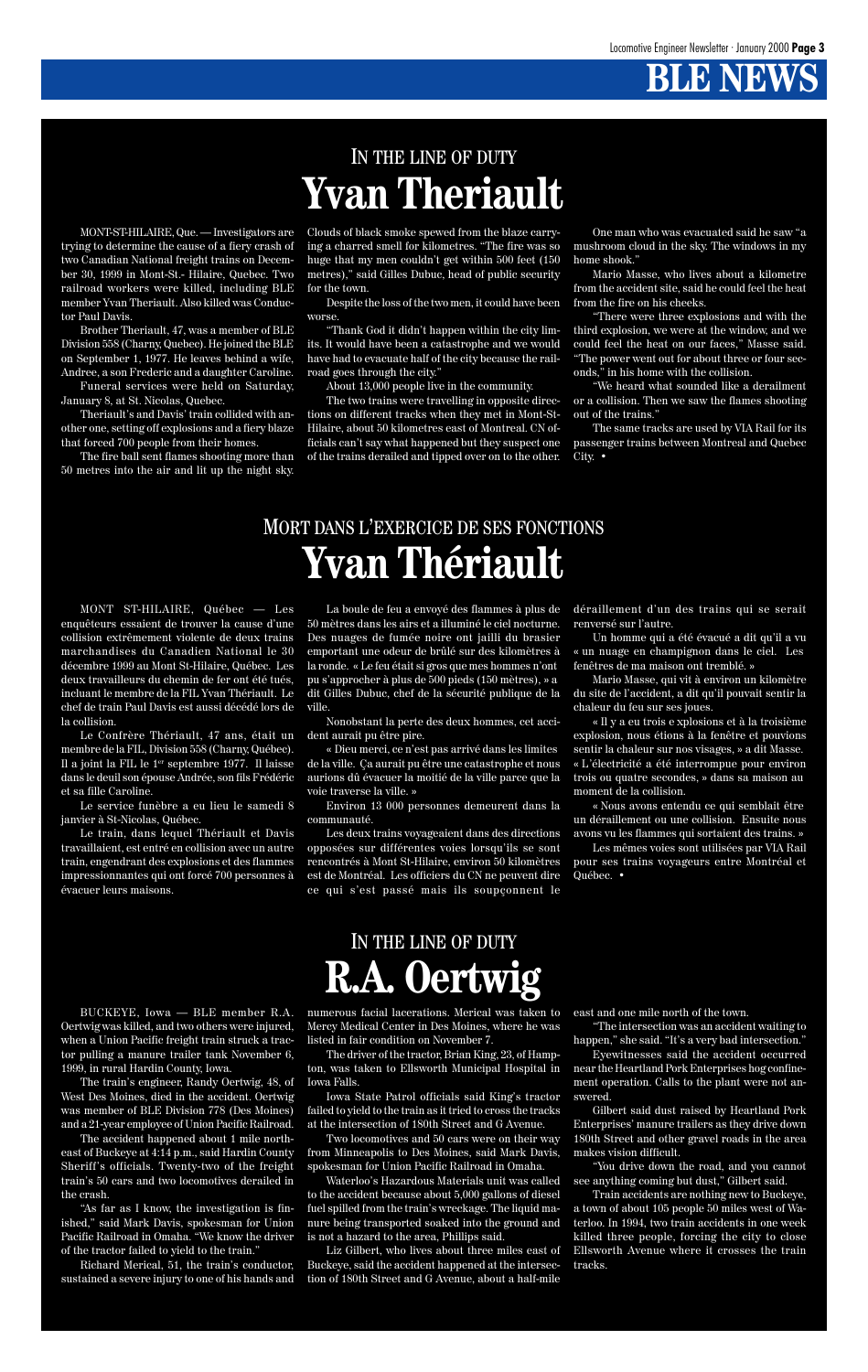The paper was written to address the concerns raised by all of labor regarding the potential for too much reliance on technology, which could result in a loss of situation awareness and a degrading of skills by train crew members.

The authors' view emphasized a human-centered design philosophy, in which PTC would serve as a "guardian angel" to train crew members, only coming into play during emergency situations.

In its 23-page report, BLE took the position that locomotive engineers and conductors should continue to operate all trains throughout North America.

BLE also argued that too much reliance on technology could create safety concerns and, even though PTC can save lives, it should not be relied on exclusively or employ automation that can cause the loss of skills required to operate trains safely. For example, if locomotive engineers and conductors were to rely too heavily on PTC, then their operating skills would diminish. If PTC were to fail, then engineers could be "out of practice" with their train handling skills, resulting in a dangerous situation.

In addition, BLE took the position that the PTC technology should not be a diversion. It should not require so much attention that it distracts train crew members from the performance of their other duties.

There were five main conclusions

drawn from the report:

 (1) Over-reliance on (or not knowing how much to rely on) automation, and the added distraction of or unfamiliarity with monitoring automation, are well-known problems in the human factors literature, but there are few easy remedies.

 (2) Maintenance of the locomotive engineer's perceptual, decision-making and control skills must be considered mandatory.

 (3) A PTC system should provide an auditory warning of appropriate hazards and graphical information about stopping profiles from the given speed. Otherwise, it should allow for manual operation, unless certain limits are exceeded, at which point automatic braking enforcement would go into effect.

(4) Failures of a PTC system should be announced by a clearly discernible auditory alarm, and the type and time of failure recorded on the locomotive event recorder.

 (5) Special classroom and simulator training for PTC operation, including failure scenarios, should be given to train crews.

The main goals of PTC are: to prevent train-to-train collisions (positive train separation); to enforce speed restrictions, including civil engineering restrictions (curves, bridges, etc.) and temporary slow orders; and to provide protection for roadway workers and their equipment operating under specific authorities.

*(The BLE's paper on PTC will be published over a series of Newsletters. Part 1 is below.)* •

### Positive Train Control

Continued from Page 1

### 'Reliance' and 'distraction' effects in PTC automation

**By T. B. Sheridan (MIT), F. C. Gamst (Univ. of Mass., Boston), and R. A. Harvey, BLE**

White Paper, 11/28/99

#### **EXECUTIVE SUMMARY**

This document was requested by T. Raslear of the Federal Rail Administration (FRA) on 3/3/99 of the PTC Human Factors Team in conjunction with ongoing discussions of PTC standards. The charge was to investigate the "reliance effect" and the "distraction effect," where definition and focus were left to the authors.

With regard to future automation of railway systems, and in particular with regard to the implementation of Positive Train Control (PTC), questions have been raised about the possible propensity for a locomotive engineer (LE) or conductor (C) to become over-reliant on automation and/or to become distracted by the additional monitoring burdens required by the automation, and for these effects to compromise the performance of their duties and for safe and efficient train operation.

This white paper is organized by section as follows:

(1) First, details on the charge given to the authors by the FRA.

(2) Next, working definitions of terms "reliance effect" and "distraction effect" and the issues surrounding them.

(3) Review of the general human factors literature regarding humans and automation, and specifically the reliance and distraction phenomena — for example in piloting aircraft, driving highway vehicles, operating nuclear power plants and performing routine machine operation tasks. For each of the reliance and distraction effects the relevance to PTC automation is discussed.

(4) Details of the relation of reliance and distraction to operations under PTC, along with implied recommendations. This section, the longest, reviews the "open system" nature of the rail transportation system, proposes a "human-centered" design philosophy for PTC, comments on the relevance of the UK's Great Western accident of 1997, discusses which kinds of distraction are particularly threatening, analyses the potential levels of automation for PTC design, and recommends which level seems best for safety.

(5) Classroom and simulator training for PTC.

(6) Conclusions.

The conclusions are:

(1) Over-reliance on (or not knowing how much to rely on) automation, and added distraction of having to (or poor ability to) monitor automation, are well known problems in the human factors literature, but there are few easy remedies.

(2) Maintenance of the locomotive engineer's perceptual, decision-making and control skills is considered mandatory.

(3) A PTC system should provide an auditory warning of appropriate hazards and graphical information about stopping profiles from the given speed. Otherwise it should allow for manual operation, unless certain limits are exceeded, at which point automatic braking enforcement should go into effect.

(4) Failures of a PTC system should be announced by a clearly discernible auditory alarm, and the type and time of failure recorded on the locomotive event recorder.

(5) Special classroom and simulator training for PTC operation, including failure scenarios, should be given to train crews.

#### **1. Charge from the FRA**

The original charge to the RSAC "Human Factors Team" dated 3/30/99 was as follows.

(1) "Investigate the 'Reliance Effect' on the non-fail safe systems. Will the operator become reliant upon the overlay system and become less attentive? If so, is it possible to estimate the effect on the safety of railroad operations? Are there countermeasures or redesign alternatives that warrant exploration?"

2. 'Investigate the 'Distraction Effect' associated with frequent or complex requirements to interact with the system. Is this a legitimate concern? To what extent? If it is a significant problem, is it possible to describe tolerable limits for these interactions and redesign alternatives that warrant exploration?"

The 9/8/99 Report of the Railroad Safety Advisory Committee to the Federal Railroad Administrator (page xiii, item 5.c) reads: "Develop human factors analysis methodology to project the response of crews and dispatchers to changes brought about by overlay' type PTC technology, including possible 'reliance' or 'complacency' and 'distraction' effects (initiated 2nd quarter 1999). Apply methodology to candidate projects."

#### **2. The Concepts of Reliance and Distraction**

#### **2.1 Purpose of PTC and PTS**

PTC has been defined to have the following core features in the Railroad Safety Advisory Committee's report to the Federal Railroad Administrator "Implementation of Positive Train Control Systems" (RSAC, 1999: vii, 16-17).

(1) Prevent train-to-train collisions (positive train separation).

(2) Enforce speed restrictions, including civil engineering restrictions (curves, bridges, etc.) and temporary slow orders.

(3) Provide protection for roadway workers and their equipment operating under specific authorities."

It should be noted that Positive Train Separation (PTS) is included in the corefeature definition of PTC. Consequently, PTS need not be mentioned in discussion of PTC without a particular reason to do so.

**2.2. Working definitions of "Reliance Effect" and "Designed Reliance" in PTC Automation**

The "reliance effect" is taken to refer to the tendency of the LE, C or train dispatcher to over-rely (rely more than the system designers or managers intend) on automation such as PTC in performing work tasks, particularly to the degree that the automation is deemed not to be fail-safe by

itself. Concepts closely related to "reliance" are "complacency" and ''over-trust.

Insofar as the system is intentionally designed, or the level of automation is such, that the that the human operator is compelled or encouraged to defer to the automation, we call that "designed reliance." In Section 4.5 below we make specific recommendations in that regard. There may be a thin line between intentional, designed-in reliance and unintentional over-reliance, especially as understood by the human operator.

#### **2.3. Definition of Distraction Effect in PTC Automation**

The "distraction effect" is assumed to refer to the tendency of the LE to be distracted from other duties by frequent or complex cognitive interactions with the automation to plan and program its operation, monitor its performance, detect and diagnose and stay aware of any abnormalities, and rectify any abnormalities and ensure control. (Of course there are other distractions from radio conversation or wayside events.) Associated with "distraction" are the concepts of "mental workload," "attention deficit," and decrement in "situation awareness."

#### **2.4. Levels of Automation**

Insofar as reliance implies reliance on automation by design it is sometimes useful to consider levels of automation from none to full computerized automation. The following scale (Sheridan, 1987) has been used in a variety of contexts:

1. The computer offers no assistance: the human must do it all.

2. The computer suggests alternative ways to do the task.

3. The computer selects one way to do the task, and

4. …executes that suggestion if the human approves, or

5. …allows the human a restricted time to veto before automatic execution, or

6. …executes automatically, then nec-

essarily informs the human, or

7. …executes automatically, then informs the human only if asked.

8. The computer selects, executes, and ignores the human.

The tendency to move further along this scale has been a continuing trend in recent years, and is most evident in the evolution of commercial aircraft. It began with autopilot systems, then came navigation aids, then diagnostic aids, collision and stall and ground proximity warnings, and finally the integration of all these into the Flight Management System, a multi-purpose computer system which oversees all functions and through which the pilot flies the aircraft. Pilots now call themselves "flight managers." Similar evolution is beginning to happen in highway vehicles, ships, factories, chemical plants, power stations, and hospitals as well as trains. It is commonly called "supervisory control" (see Sheridan, 1987, 1992).

#### **3. Review of Reliance and Distraction Effects in the General Literature, and Their Relevance to PTC**

In considering the experimental litera-

ture as well as practical experience with automation in piloting aircraft, driving highway vehicles, operating nuclear power plants and performing routine manufacturing tasks, one cannot discuss reliance without discussing complacency and trust.

#### **3.1. Reliance Effect in the General Literature**

When machines or people demonstrate their reliability it is only natural to depend on, indeed trust, them. Most of the technology around us works well, and even though our life may depend upon it, we simply do not think about it. Do we rely on the roofs over our heads or the buildings we are in not to fall down? Do we trust our brakes to slow and stop our cars from high speeds? Obviously we do - unless there are environmental circumstances (e.g., earthquakes, very steep hills) which cause us to make closer observations, or unless we receive unexpected signals (ominous noises, leaking oil, etc.). To some degree reliance on trustworthy systems is proper behavior, since we do not have time or attentional capacity to attend to and worry about everything around us. Clearly, however, one can become reliant on automation, trusting and complacent (insofar as the third term implies the first two) to a degree greater than is justified by the small risks which may be involved (where risk means probability of serious consequences times magnitude of those consequences.) There have been numerous studies of human reliance on automation recently (see, e.g., Riley, 1994; Sheridan, 1992; Parasuraman and Moula, 1994; Moula and Koonce, 1997).

Safety engineers have long worried about whether, if actions are taken to make systems safer, operators will simply take advantage of that safety margin to take correspondingly more risks, to the point where level of safety remains constant. The technical term for this is "risk homeostasis." Evidence in automotive vehicles is clearly that as brakes, tires, handling qualities and highways have improved drivers drive faster. Are they driving so fast that the safety improvements are nullified? Apparently not, for mortality and morbidity rates per passenger mile have declined significantly over the last 50 years (see National Highway Traffic Safety Administration database). At the same time it can be said they are not as safe as they would be if they continued to drive at the same speeds as they did 50 years ago. So clearly in this context risk homeostasis, in the sense of behaving so as to maintain constant risk, is a false premise. But, surely, drivers are taking advantage of the technology to achieve greater performance while maintaining acceptable risk, where what is acceptable is now significantly safer than it was earlier. "Acceptable" is an important term in understanding human behavior relative to risk. It is also a relative term regarding danger to humans and property. What might be acceptable to persons removed from a danger might not be to persons directly affected by such danger. The story with respect to risk homeostasis appears to be similar in other aspects of driving and in other transportation contexts. Currently there is worry that radar-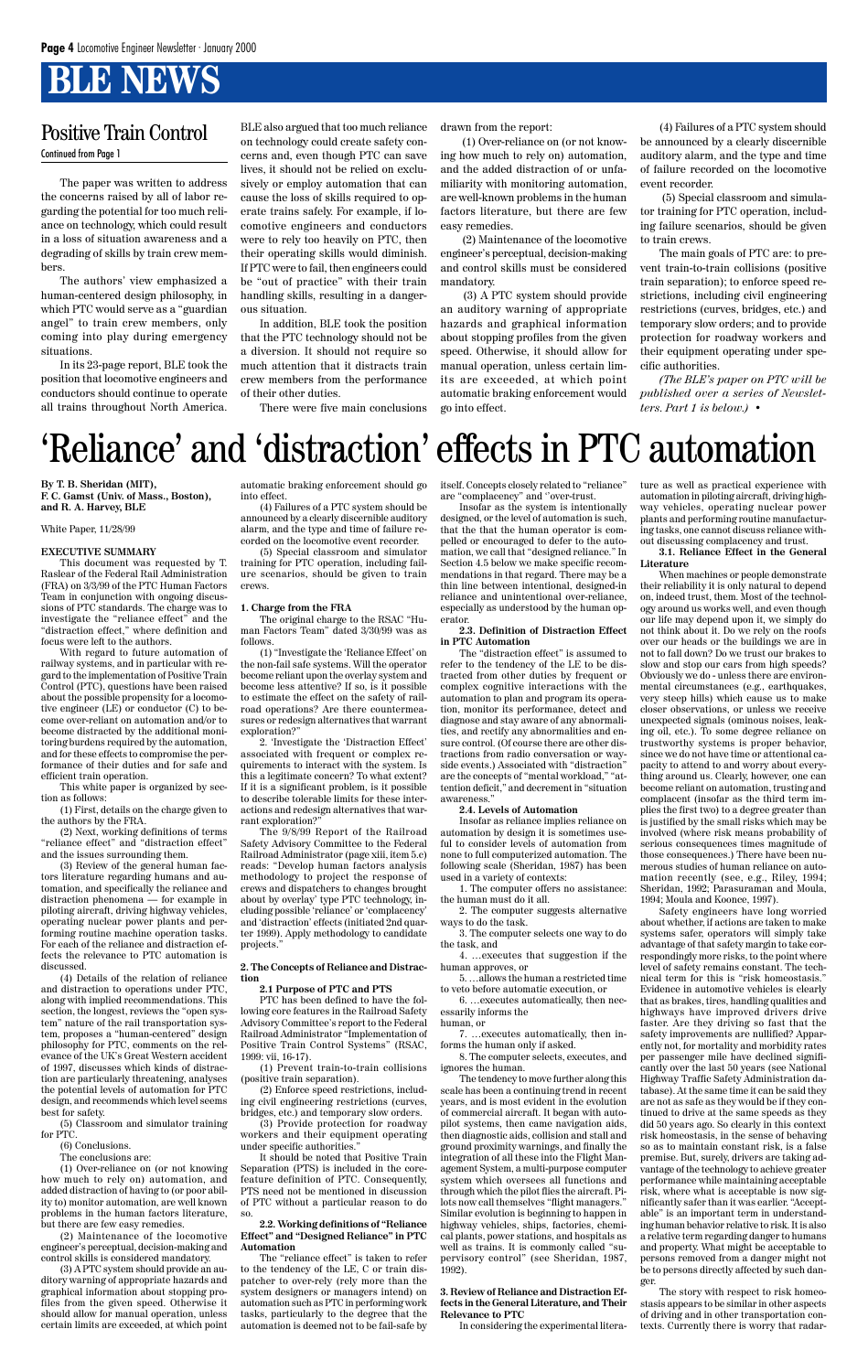based intelligent cruise control systems will lead drivers to follow the lead car more closely, and that GPS-based air traffic displays in the cockpit, heretofore not available to pilots (only the ground controllers saw radar returns) will lead pilots to second-guess ground controllers and take more chances.

"Trust" is a term which is relatively new in the human factors literature but which is drawing much attention. The term can have different subtle meanings, but usually it relates to the subjective expectation of future performance. Muir and Moray (1996) showed that as automation errors manifest themselves trust declines and monitoring behavior increases. Lee and Moray (1992) showed that subjective trust is a significant determiner of whether an operator will use an automatic controller or, given the choice, or will opt for manual control. They modeled subjective trust as a function of both overall automation performance, the seriousness of faults, and the recency of faults. They also discuss the mounting evidence that a system is less trusted if there are no clear indications about what it is doing or about to do. Aircraft pilots, for example, frequently complain that they cannot tell what the automation is thinking or will do next (Woods and Roth, 1988).

Should we worry that human supervisors of automation may become complacent? Clearly this begs the further question of what is the optimum level of sampling the displays and/or adjusting the control settings. If, given the relative costs of attending to the automation (less time available to attend other things) and not attending, plus some assumptions about the statistics of how soon after a sample the automation is likely to become abnormal, one can specify an optimal sampling rate (Sheridan, 1970). If the operator samples at the optimal rate that of course does NOT mean that critical signals will never be missed - they still occasionally will. Moray (1999) argues that if the optimal rate is not specified one can never assert that there is complacency (assuming it means sampling at less than the optimal rate). A recent qualitative model by Moray, Inagaki and Itoh (1999) suggests that in the absence of faults or disagreements with the decisions of the automation, subjective trust asymptotes to a level just below the objective reliability, which does not suggest complacency.

A concern with automated warning systems is that a very small percentage of warnings truly indicate the condition to be avoided. This occurs because the designer has set the sensitivity threshold such that false alarms occur much more often than misses (the misses carrying a much more serious consequence) —which is rational based on the objective tradeoff between risks associated with each.

Signal detection theory, the same analytic techniques that design engineers developed during World War II to decide how to make the optimal trade-off between false alarms and misses, has by now been widely applied to measuring how humans should or actually do make the trade-off (Swets and Pickett, 1982; Parasuraman et al., 1998). It requires knowledge of probability densities for true positives (hits) and false positives (false alarms) as functions of input signals or symptoms, or the equivalent relative operating characteristic (ROC) curve - the cross-plot of probability of hit vs. probability of false alarm. It has been shown that the human operator does not respond mechanically and indifferently to these events. Indeed, the fact that the warning system may "cry wolf" so often may lead the operator to lose confidence in the automated warning system and come to respond slowly or even ignore it (Getty et al., 1995). Classical expected-value decision theory, from which signal detection theory is derived, can also be used to make optimal decisions as to whether one or another form of automatic fault detection system is better, or whether the human is better (Sheridan and Parasuraman, 1999).

#### **3.2. Operating Crew Reliance, Trust and Complacency with PTC**

With regard to "risk homeostasis" there is some question as to whether a LE or C would ever be motivated to "take advantage" of the safety margin in a PTC system. This is because of an ever-present electronic monitoring of their acts. The event recorder on locomotives should be an interacting subsystem of PTC. Event recording should be of failures in PTC and other automation as well as errors in human performance. The overall PTC system will serve as a kind of event recorder, just as does the present centralized train control (CTC) system. Thus any infraction of the operating rules by the LE will meet with the normal disciplinary procedures and penalties—all the more so with the teeth in the rules of FRA certification, and decertification.

At present many computer workstations in ordinary business offices monitor and record the nature of an employee's work tasks and the speed, accuracy, and rules-compliance of employee performance. The ability of PTC, similarly, to monitor electronically operator compliance with the rules is comprehensive. The on-locomotive computers are all the more effective in this monitoring because of their interfacing with other machine systems, usually, having electronic and, often, computer characteristics. Railroads have traditionally and are required by FRA regulations to conduct infield efficiency tests for operating employees. PTC has the capability of continuously testing operating personnel.

It is generally true that in automated warning systems only a very small percentage of warnings truly indicate the condition to be avoided— most are false alarms. Nevertheless, in railroading danger signals are ordinarily observed. We distinguish between false alarms not safety critical and those that constitute railroading's "danger (stop)" signals. And we realize the great operating frequency of such rail danger signals. A nonsafety in-cab warning such as "hot engine" or "dynamic brake overload" might go immediately unheeded but not so with a danger signal. First, the danger signal (such as red stop-and-proceed signal) is common in railroading. Repeating these signals on a display in the cab does not necessarily make them any different in their operating effect on personnel. Second, railroaders do not lose confidence in a danger signal: it might be for real; it might be an efficiency test; or it might be a false-alarm "wolf cry." But all tend to be heeded, regardless.

We would have to hypothesize PTCgenerated wolf cries of danger signals that would overcome the particular culture of safety in railroading that observes possible wolf cries as danger signals. For example, when two torpedoes unexpectedly explode on the rail head and, from experiential knowledge, the LE immediately reduces to and observes restricted speed, it does not matter whether a MOW flagman forgot to pick them up at the end of the workday, or he left them for a good, unanticipated, reason. This is not an argument against a need for PTC. The LE or C could be incapacitated or distracted when first confronted with a danger signal.

A falsely and reportedly overacting warning device for a danger signal, such as an in-cab alarm, might not be heeded as much as one not giving false signals. But, then, the railroad rules ordinarily call for eliminating such failed components and a consequent operating under more restrictive rules than previously.

#### **3.3. Distraction Effect in the General Literature**

The long accepted Yerkes-Dodson "law" in experimental psychology refers to the notion that with very low attentional demand humans get bored and drowsy and are not vigilant, while with very high attentional demand people cannot take in all appropriate information. Performance is best in a broad middle-range of attentional demand. During World War II there was interest in the low end of this curve because watches on ships and monitors of sonar in submarines and radar in aircraft ground control stations found themselves scanning electronic displays over long periods for signals which seldom occurred. The associated research was identified with the term "vigilance", and the net result was a variety of studies which showed that after about 30 minutes people's monitoring performance declines significantly (Mackworth and Taylor, 1963). Associated studies of operators performing visual inspection tasks on assembly lines produced a similar result. Allegedly it was asserted that in one test of a cola bottle washing inspection operation, a higher percentage of clean bottles resulted when cockroaches were randomly added to bottles at the start of the line.

Interest in the high-demand end of the curve peaked in the mid 1970s when many

new attentional demands were being placed on fighter aircraft pilots, and military laboratories started research on "mental workload." At that same time, in conjunction with the certification of the MD-80, pressures from aircraft manufacturers and airlines to automate and allegedly justify reducing the crew from three to two set off a dispute with the pilots. The regulatory agency, the Federal Aviation Administration, turned to the human factors community to observe commercial pilots and try to define mental workload. After a flurry of research, four methods were evolved to define and measure mental workload: physiological indices, secondary task measures, subjective scaling, and task analysis (Moray, 1988). It should be noted that physical workload is nowadays relatively easily measured by percent of CO2 increase between inhaled and exhaled respiratory gas, but this physical workload has no correlation with what is called mental workload.

The various physiological indices tested over the years include: heart rate variability, particularly in the power spectrum at 0.1 Hz.; galvanic skin response (as in a lie-detector test); pupil diameter; the 300 msec characteristics of the transient evoked response potential; and formant (spectral) changes in the voice (frequencies rise under stress). Unfortunately none of these measures has proven satisfactory for most requirements because the measures have to be calibrated to the individual being measured and because they usually require relatively long time samples — often longer than the period over which one seeks to measure changes in mental workload.

The second measure of mental workload is the secondary task. It assumes that a human monitor has a fixed workload capacity, and that by giving the test subject some easily measurable additional task (such as performing mental arithmetic or simple tasks of motor skill), along with specific instructions to perform the secondary task only as time is NOT required to perform the primary task, "spare capacity" can be measured. The assumption is made that the worse the performance on the secondary task the greater are the primary task mental workload. This technique has been used successfully in laboratory tests, but is usually impractical in real-world tasks such as landing an aircraft since operators refuse to cooperate because of possible compromise with safety.

A third method, subjective scaling, is not the design engineer's ideal, simply because it is subjective rather than objective. Yet it is the method most often used, and indeed is the method most frequently used to validate the other methods. NASA has developed a subjective scale called TLX and the U.S. Air Force a scale called SWAT (Williges and Wierwille, 1979). Multi-dimensional subjective scales have been suggested, including for example fraction of time busy (spare capacity), emotional stress, and problem complexity -the idea being that these are orthogonal attributes of a situation (Sheridan and Simpson, 1979).

The fourth method, task analysis, simply considers the number of items to be attended to, the number of actions to be performed, etc. without regard to the operator's actual performance or subjective sense of workload. This method has been criticized as not really being about mental workload because it neglects level of training or experience. A well trained or experienced operator, after all, may have an easy time performing a task, i.e., with insignificant mental workload, where a novice might be heavily loaded. However, such task analysis is amenable to objectivity, for example use of the Shannon (1949) information measure H= average of log  $[1/p(x)]$ ,  $p(x)$  being the probability of each different stimulus element (x) which must be attended to (or different response element which must be executed). This provides an index of "difficulty" or entropy (degree of uncertainty to be resolved). The problem lies in the somewhat arbitrary classification of stimulus and response elements. For simple tasks the greater the mental work load and/or information difficulty (entropy) H the greater the operator's response time (Hick, 1952; Fitts, 1954) in almost direct proportionality to H. For complex tasks there may be great variability in response time. It is well established that human response times follow a log normal probability density, meaning that no response takes zero time, and the 95th percentile may be one or two orders of magnitude greater than the median. Experiments of experienced nuclear plant operators responding to simulated emergencies showed an almost perfect fit to a log normal function (Sheridan, 1992). The long responses often result from confusion about what problem is presented to the person and what is the expected criterion for satisfactory response.

There have been numerous studies to determine whether operators are better monitors or failure detectors when they are controlling a task manually or when they are monitoring automation. Mostly these studies have shown that performance capability (in terms of failure detection and response recovery) declines when operators are monitors of automation and the automation fails. (Wiener and Curry, 1980; Desmond et al., 1998; Wickens, 1992). However, at the extreme where the operator is so heavily loaded performing manual operations that there is no attentional capacity remaining for failure detection, automation may provide relief and improved capability to detect failures.

One problem with automation is that there may be very little to do for long periods of monitoring, but suddenly and without warning, the automation may fail and/ or unexpected circumstances may arise, and the operator is expected to get back into the control loop instantly to set matters straight. Such workload transients are deemed to be more troublesome in many cases than sustained period of high workload, for the operator is unlikely to be able to "wake up" and figure out what is happening, and quickly make the correct decision.

A currently popular term in aviation is "situation awareness". The ideal is have a maximum level of situation awareness. A means to test situation awareness in a simulator experiment is to stop the simulation abruptly and unexpectedly and ask the subject to recall certain stimuli or response events (Endsley, 1995; Endsley and Kiris, 1995). Improvements in graphic displays and decision aids have been suggested to enhance situation awareness. Automation which is opaque to the user may well impede situation awareness. However it has been pointed out that to the extent that an operator expends more mental effort on situation awareness, to that extent less spare mental capacity, if we can accept that notion, remains for decision and response execution (Sheridan, 1999).

#### **3.4. Maintaining Performance in a Broad Middle-Range of Attentional Demand**

Given the Yerkes-Dodson "law," that with very low attentional demand humans do get bored and drowsy and are not vigilant, and with very high attentional demand people cannot take in all appropriate information, safety is clearly best in a broad middle-range of attentional demand. But how do we assure this in PTC operations for the C and LE? The most effective way to assure operation in the mid-range is by skills maintenance through retention of most pre-PTC motor and cognitive work tasks, despite the "designed in reliance" effect of PTC. A primarily manual operation of trains by the LE and C, with a fully automated safety compliance backup is, therefore, necessary. This primary manual operation should be at the reliance level-2 of the automation scale (the PTC suggests alternative ways to do the task) or, perhaps, 3 (the PTC selects one way to do the task). That is, the system provides an audible warning in advance of a civil speed restriction (CSR), a signal (in-cab or otherwise) change to a more restrictive indication, or some other restriction of train movement. And the system also meets the requirement of PTC in that the restrictions will be enforced by a sub-system on board the locomotive at level 6 (the PTC executes automatically, then necessarily informs the human and the event recorder). In all, the automation scale level of 2 or 3 is what we strive for as normal PTC operation, but level 6 must always be operable in the background as the safeguard.

*Part 2 of the PTC White Paper will be published in the February 2000 issue of the Locomotive Engineer Newsletter.*

*A complete copy of the 23-page report can be found on the BLE webpage, http://www.ble.org. •*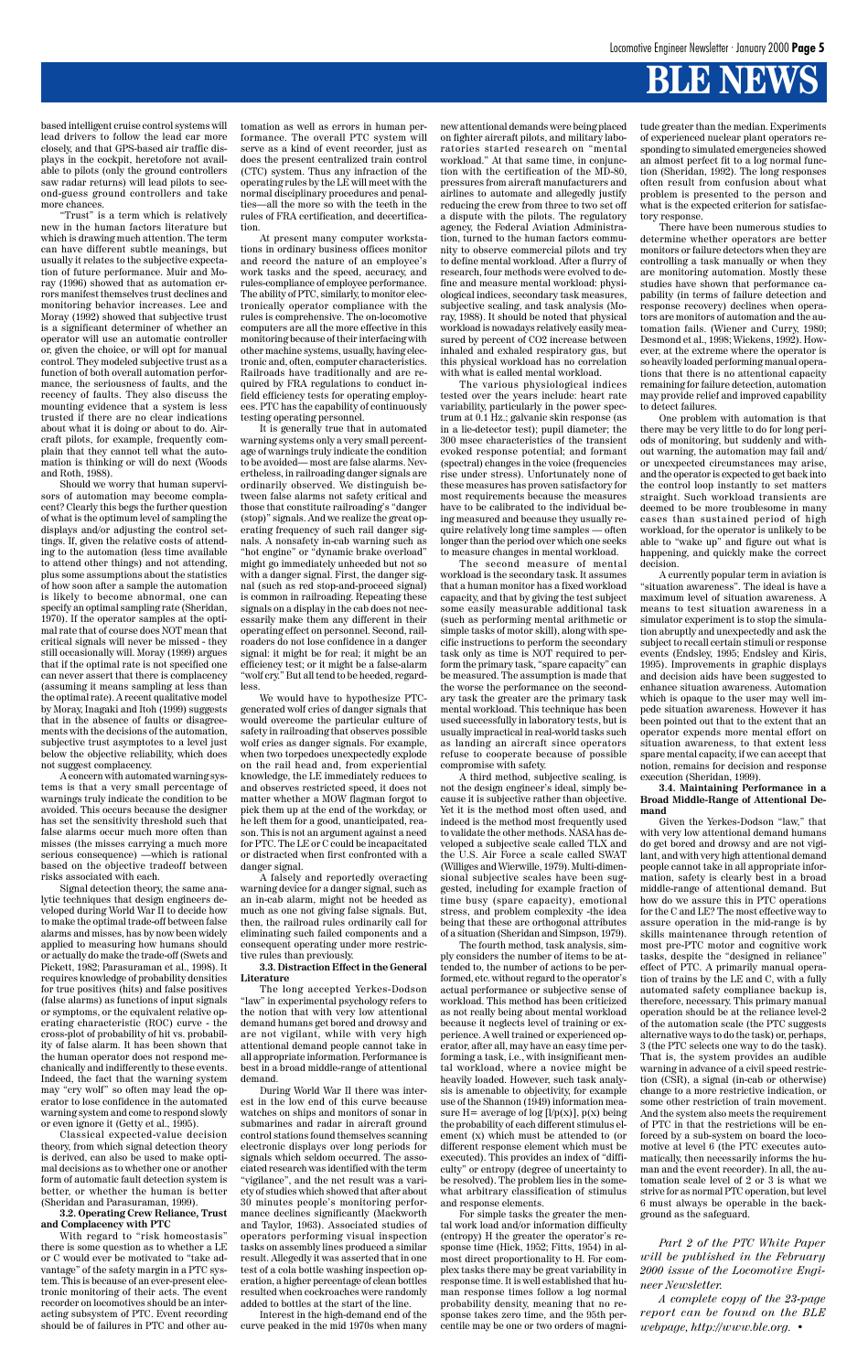iam C. Walpert reports that more than 125 BLE and UTU members attended the meetings. The BLE has had other successful Town Hall meetings in Cheyenne, Wyo.; Salt Lake City; Pocatello, Idaho; Green River, Wyo.; St. Louis, Mo.; Houston, Texas; and Little Rock, Ark. In addition, BLE Special Reps and members of the National Mobilization Team have held dozens of other organizational meetings across the UP system. The 17 new members in North Platte is nothing new to the BLE, which has seen an increase in overall membership in 33 of the past 35 months. In fact, the BLE gained over 1,300 new, active members from September through December alone.

Organizers of the BLE Town Hall meetings have come to expect negative input from "spies," hired by the UTU International and paid to attend the meetings for the sole purpose of generating hostility.

This plan has backfired on the UTU, however, as many UTU members who attended the BLE Town Hall Meet-

### Town Hall Meetings

#### Continued from Page 1

BLE and UTU members alike attend a Town Hall Meeting on December 17 in North Platte, Neb., to hear the truth regarding the UTU's application to combine all operating crafts on the Union Pacific Railroad.

ings ended up joining the BLE after hearing both sides of the story.

The UTU has held its own version of the BLE's Town Hall Meetings. However, BLE members who have attended these meetings report that the UTU clouds the truth surrounding the real issues and only focuses on hype and mudslinging. In fact, the UTU does not even distribute copies of its January 12, 1998 petition to the National Mediation Board at its meetings, which is the cause of the current dispute between the BLE and UTU. In an attempt to thwart the success of BLE's meetings, the UTU International has used its resources to paint them in a negative light, using its news media to report only partial statements and half-truths.



"The UTU accuses us of using scare tactics," Walpert said. "If they consider the truth a scare tactic, then that's what we're doing."

Walpert said a main topic of discussion at the Town Hall meetings is the possibility of the entire UP property turning non-union. This would happen if the NMB orders a representation election and less than 50 percent of eligible voters cast ballots.

UTU has also quoted BLE Vice-

Presidents Rodzwicz and Walpert as calling this scheme "absolutely brilliant." Again, UTU has purposely misled workers through its media outlet and only reported half of the truth.

"We said the plan was brilliant, but brilliant in a diabolical way," Rodzwicz said. "Diabolically brilliant like the Kamikaze pilots of Japan during World War II, or diabolically brilliant in the way a terrorist drives a car bomb into a building. Yet the UTU has taken this as a compliment by only reporting half of what I said."

On the Quebec North Shore & Labrador Railway in Canada, the UTU signed an engineer-only agreement that compromised safety of rail workers and

eliminated close to 100 jobs. In a recent report filed by the Transportation Safety Board of Canada (TSB), which is the Canadian equivalent of the U.S. National Transportation Safety Board, the UTU was criticized for compromising safety with its contract agreement.

"Several agreed-upon contractual provisions actually work against... reducing the amount of rest a locomotive engineer can take at his 'away-fromhome terminal' from nine hours to seven hours, and restricting locomotive engineers from obtaining relief en route until they have been on duty for 12 hours as opposed to 10 hours," the TSB wrote in its analysis of a recent QNS&L derailment. •

tation workers in the 21st Century, expanding the power of both in the Transportation industry," said BMWE International President Mac Fleming.

"We are pleased with the results and the determination of the parties in working together immediately on these critical issues. It builds a solidarity and breadth that has been lacking in Rail labor for many years," said BLE President Ed Dubroski.

"Working together voluntarily and collectively makes each union more able to provide for their members and starts a process which will lead to ever closer ties," said Sonny Hall, President of the TWU.

"Our members need the backing of a larger group to advance their own interests and this kind of development will lead to such backing," stated Leo McCann, President of the ATDD.

All four Presidents stated jointly, "We intend to remain active participants in and supporters of the Rail Division of the Transportation Trades Department, the Transportation Trades Department and the AFL-CIO."

The Unions combined represent over 200,000 Transportation workers, approximately 85,000 of whom are railway employees in the United States and Canada.

#### Solidarity Continued from Page 1

### BLE, three rail unions commit to solidarity

MONTREAL — On December 20, 1999, Burlington Northern Santa Fe and Canadian National confirmed rumors that had been circulating for several weeks and announced they would merge into a \$19 billion holding company to create North

America's largest railroad. The new company, to be called North American Railways Inc., will be

based in Montreal and will boast almost 50,000 miles of track, stretching from Halifax on the Atlantic coast to Vancouver on the Pacific and southward to New Orleans and Los Angeles.

The Brotherhood of Locomotive Engineers vowed to protect the interests of all railroad operating employees as it monitors the proposed merger.

"Railroad companies always say there will be no job losses in megamergers of this type, but history has taught us otherwise," said BLE International President Edward Dubroski. "While we have yet to do so at this early stage, we look forward to meeting with leaders of BNSF and CN to protect the rights and jobs of our members."

The combination of Montreal-based Canadian National, Canada's biggest railway, and Fort Worth, Texas-based BN, the number two U.S. railroad, comes just six months after CN closed its 1998 acquisition of Illinois Central Corp. in a \$3 billion transaction.

Under the terms of the deal, CN shareholders will receive 1.05 CN voting shares for each CN common share and the choice of either 1.05 North American Railways common stock or 1.05 CN shares exchangeable for the equivalent of North American Railways. The CN voting share will trade together with the exchangeable share as one security. To implement the transaction in a tax-efficient manner, North American Railways, Inc. will be created

as the parent company for BNSF and as the companion company for CN.

Burlington Northern shareholders will receive one North American Railways common share and one CN vot-

ing share which will trade as one issue. The resulting 50,000-mile system,

blanketing the U.S. West and stretching from Vancouver to Halifax in Canada, will have 67,000 employees and annual revenue of \$12.5 billion.

It was recently revealed that BNSF has agreed to pay CN \$300 million if the deal goes sour. Canadian National would have to pay BNSF \$150 million in those same circumstances.

Through their trade associations, shippers questioned the wisdom of the merger coming at this time.

Linda Morgan, chairman of the STB, appeared to have been caught off guard by the latest move to consolidate the railroad industry.

"I am surprised by the timing of this proposal," she said. "Railroads, together with their customers and employees, have not yet fully adjusted to recent mergers, and this proposal may represent the beginning of another round of major rail mergers. The Board will have to review carefully all of the ramifications of any such application that may be filed," Morgan said.

Jolene Molitoris, Administrator of the Federal Railroad Administration, said safety will be a key issue in approval of the merger.

"The U.S. Department of Transportation is concerned with all aspects of



rail mergers, from the impact on competition to the effects on labor, communities and the environment," Molitoris said. "We will be an active participant in the proceeding before the Surface

Transportation Board, and will consult closely with all stakeholders as we develop our position on this merger as we have in the past. First and foremost, however, our primary responsibility is to ensure the safety of any newlymerged system."

The other four major railroads not involved in the merger placed ads in newspapers directed at rail-users voicing their opposition to the merger. The campaign seeks to delay the deal rather than kill it outright, the Journal of Commerce reported.

Union Pacific, Canadian Pacific Railway, Norfolk Southern and CSX fired the first salvo in the campaign with these ads. Sources said the idea for the ads originated at Union Pacific.

Analysts have said that U.S. regulatory approval by the Surface Transportation Board and support from shippers and labor unions are the biggest hurdles facing CN and BN in their merger. The merger must be approved by the STB and stockholders of each corporation. •

# **Merger mania continues** BNSF, CN propose \$19 billion combination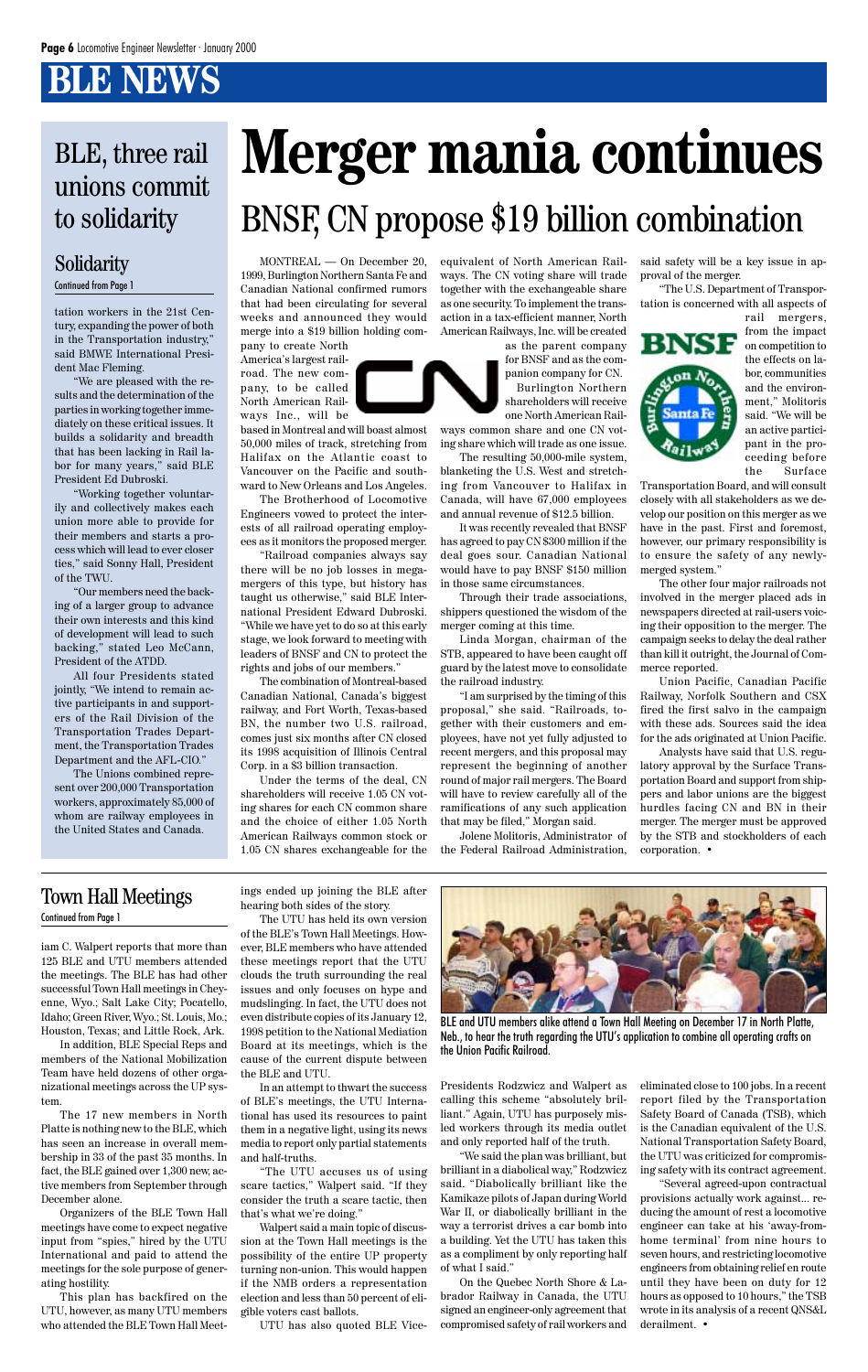On December 9, the United Transportation Union's fog machine was cranked into high gear — injecting a couple of atoms of fact into a 55-gallon drum of fantasy — concerning a move by Montana Rail Link (MRL) to introduce remote-controlled locomotive operation in its Laurel, Montana yard.

UTU withheld from its members and the public — several key facts as part of its deceitful campaign to purposely mislead railroad workers. As was the case with the Pacific Harbor Line, the collective bargaining agreement provision invoked by MRL as authority for the remote control project existed before MRL had a single employee in any of its operating crafts. Also, U.S. railroads have been interested in adopting this technology since the "Belt Pack" was introduced in Canada, where the UTU fought for and won for conductors the right to operate locomotives remotely. The basis for UTU's inaccurate allegations is a single sentence in a December 2nd (not December 3, as UTU erroneously reported) letter from MRL President Daniel K. Watts to BLE members. In the letter, Watts states that MRL, "along with the FRA and your labor representatives, are now in the process of developing... procedures (for a safe and careful manner of operation)," which UTU portrays as "willing cooperation" by the BLE. The real facts are set forth in a December 10 letter from MRL General Chairman M. W. Geiger Jr., to MRL Local Chairmen:

"As we have previously discussed, Montana Rail Link has not sought, nor been offered, BLE support or concurrence in reaching its decision to pursue remote controlled operations. We were recently made aware that MRL has applied to FRA for authorization to operate such a device.... As a result, we made it perfectly clear to the management of MRL that in the event FRA approves of their plans, we expect the Carrier to address our safety concerns relating to the implementation of this service. We also made it clear that we expect MRL to comply with the provisions of the existing Collective Bargaining Agreement concerning crew staffing requirements.

"As we have since been advised that FRA intends to allow this operation, both of you were asked by this Office to attend a recent meeting set up by FRA and MRL to address our safety concerns. I must reiterate that none of these actions were taken to sanction MRL's intentions... However, MRL's management has studied operations in Canada where these devices are commonplace. Canadian Carriers, with the concurrence of (the UTU), have operated these devices for several years and MRL's management is convinced that its operation will benefit from this technology. "... I must state that even though the Collective Bargaining Agreement does not preclude the Carrier from utilizing this technology, we still have many concerns over the safety of such an operation. To that end we will continue to monitor MRL's plans as they move toward implementation and ask that you keep us of apprised of all happenings on the property in this regard.

"Although there are obviously those who will distort the events that have followed MRL's decision to pursue this technology, for their own political gain, rest assured that we will continue to do everything in our power to protect the livelihood and safety of all of the operating employees on Montana Rail Link."

In other words, the UTU claim of collaboration is based on the BLE's efforts to safeguard its members from potential hazards connected with remote control operations. Should the BLE not pursue its safety agenda? Obviously, the UTU would prefer that; then they could claim that we are idly standing by and not representing our members.

Not only has the UTU tried to incorporate remote control operation into Canadian agreements, it also has attempted such a move in the U.S. For example, Item 21 of UTU's current Section 6 notice, titled "Locomotive Remote Control/Scope Rule," seeks to "confirm that the operation of remote control devices (black boxes) will be performed exclusively by employees represented by UTU." According to BLE Research Director Dennis Simmerman, this is the fourth consecutive round of national bargaining in which UTU has made this demand.

"The UTU's attempt to completely rewrite history would be laughable, if the job security and safety of all BLE and UTU members were not at stake," says BLE President Ed Dubroski. "The UTU's role in facilitating the industry's agenda to reduce crew sizes over the



past 15 years is already well-documented, as is its fight for operation of the Belt Pack in Canada.

"If locomotive engineers, conductors and trainmen want to know what the current UTU leadership has in store for them next, they need look no further than the Quebec, North Shore & Labrador Railway."

On the QNS&L, the UTU-represented operating craft employees were merged into a single, dovetailed roster, and the UTU and the carrier agreed to one-person train operations, which began in July of 1997. Last year, the Railway Association of Canada, which is Canada's equivalent of the Association of American Railroads, unveiled a proposed circular to govern one-person operations throughout Canada's railways that, "was developed in close consultation with QNS&L (and) Transport Canada." •

### **BLE fights for worker safety at Montana Rail Link**

The Brotherhood of Locomotive Engineers was victorious over the Union Pacific Railroad on December 16 as it obtained a temporary restraining order that halted the railroad's implementation of a bogus "Safety Awareness Training" program.

The program was nothing more than a way of harassing and intimidating employees who were injured through no fault of their own, the BLE successfully argued.

"Union Pacific unilaterally established this program to further harass and intimidate employees who get hurt," said UP General Chairman Gene Thompson. "It's just the UP mentality."

Under the SAT program, workers who were recently injured, or injured

twice in the last five years through no fault of their own, were brought in for a full day

session of graphic videos and intimidating speeches delivered by Union Pacific management. In addition, workers subjected to the SAT program were secretly observed for 90 days.

The videos were filled with violence and gore, including arms and limbs being amputated and railroad workers being crushed and mutilated between coupling railroad cars.

UP claimed the SAT program was created to improve safety, but some employees were subjected to the program even though they were injured through no fault of their own.

For example, a locomotive

## Who are the NMB panel members?

The three members of the panel chosen by the National Mediation Board to resolve the BLE-UTU dispute are noted for their vast wealth of experience and knowledge in labor relations.

Arnold M. Zack, Richard I. Bloch and Richard R. Kasher will make a final and binding decision on whether "Train and Engine Service Employees" is the proper craft on Union Pacific and whether the UTU properly invoked the Board's Railroad Merger Procedures in this case.

Arnold Zack, who will chair the panel, currently resides in the Boston area and received his A.B. from Tufts University in Mass. He went on to receive a L.L.B. from Yale Law School and returned to the Boston area to receive a Masters in Public Administration from Harvard University.

He has worked as an arbitrator in a variety of industries including: automotive, aerospace, bakery, beverage, entertainment, broadcasting, retail, chemical, gas and electric power and the public sector.

Mr. Zack has also worked as a consultant to the United Nations Mission to the Congo, to the U.S. Department of Labor and to U.S. AID. He is a member of the National Association of Arbitrators and the Industrial Relations Research Association.

He is widely respected throughout the labor industry and has written several books, including two with fellow panel member Richard Bloch, titled *The Labor Agreement in Arbitration and Negotiation* (1983) and *Arbitration of Discipline Cases: Concepts and Questions* (1979).

Bloch resides in Washington, D.C. He received his A.B. from Dartmouth College, a Juris Doctorate from the University of Michigan and an M.B.A. from the University of Michigan. He is a labor arbitrator

engineer who was injured while riding home from work in a company provided

> van. The window was down and the engineer was hit in the face with an egg thrown by a teenage vandal. The temporary restraining order, which applies to the en-

tire UP system, was issued by Federal Judge Herndon of the Southern District of Illinois.

The Restraining Order prohibits UP from implementing the SAT program indefinitely. Further hearings were scheduled for December 22, but have been postponed indefinitely at the request of UP management.

# **BLE halts bogus UP safety program**

See NMB Panel, Page 8

**"There are obviously those who will distort the events that have followed MRL's decision to pursue this technology for their own political gain...."**

— Montana Rail Link General Chairman M. W. Geiger Jr.